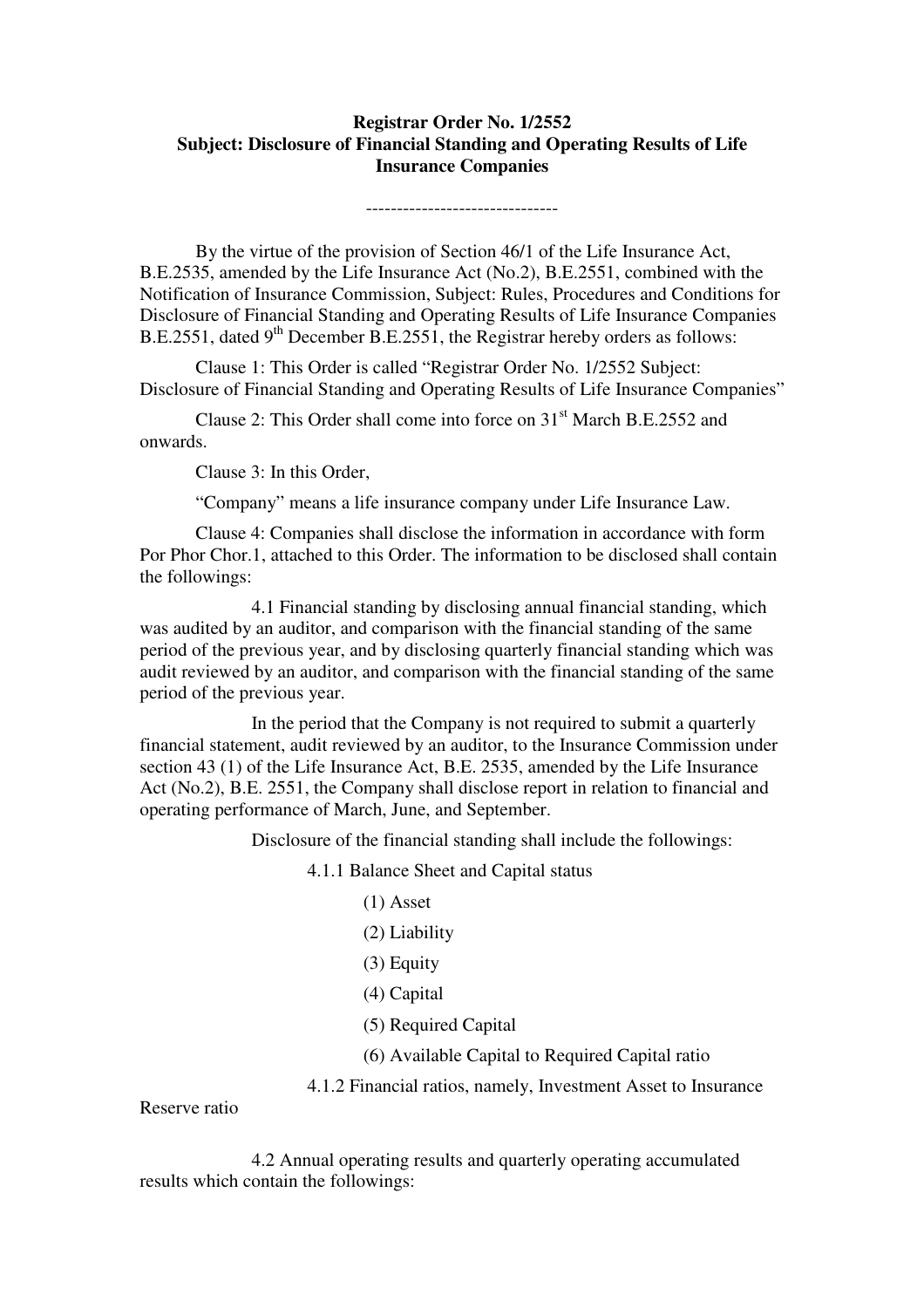4.2.1 Profit and Loss Statement, comprising of

(1) Income

(2) Expenses

(3) Net Profit (Loss)

4.2.2 Cash Flow Statement

(1) Cash flows from (used) operating activities

(2) Cash flows from (used) investing activities

(3) Cash flows from (used) financing activities

(4) Net cash increase (decrease)

4.2.3 Percentage of direct written premium by lines of business

 4.3 Underwriting, claim payment, and the Company's contact information which contain the followings:

 4.3.1 Procedures, period of time, documents, and instruction for insurance application;

 4.3.2 Procedures, period of time, documents, and instruction for receiving of claims or insurance policy benefit;

 4.3.3 Instruction for contacting the Company and other relevant entities in case of dispute or complaint.

 Clause 5: Companies shall disclose its information regarding quarterly financial standing and operating results within 45 days following the end of the quarter.

 The Company shall disclose its information regarding annual financial standing and operating results within 5 months from the end of the accounting period.

 In case that the Company's Available Capital to Required Capital ratio is less than 100% between quarters, the Company shall disclose information in accordance with the form Por Phor Chor.2, as attached to this Order, at all time as long as the Available Capital to Required Capital ratio is less than 100%, and shall update the information at the end of every month, as minimum.

 Clause 6: An authorized director shall certify the correctness of the disclosed information.

 Clause 7: The Company shall disclose the information via the Company's website and post a notice in the open place at the Company's head office and branches. The Company shall notify the present Universal Resource Locator (URL) of the disclosed information to the Office of Insurance Commission.

> Ordered on the  $16^{th}$  January B.E.2552 (Signed) Chantra Purnariksha (Mrs. Chantra Purnariksha) Secretary General The Registrar